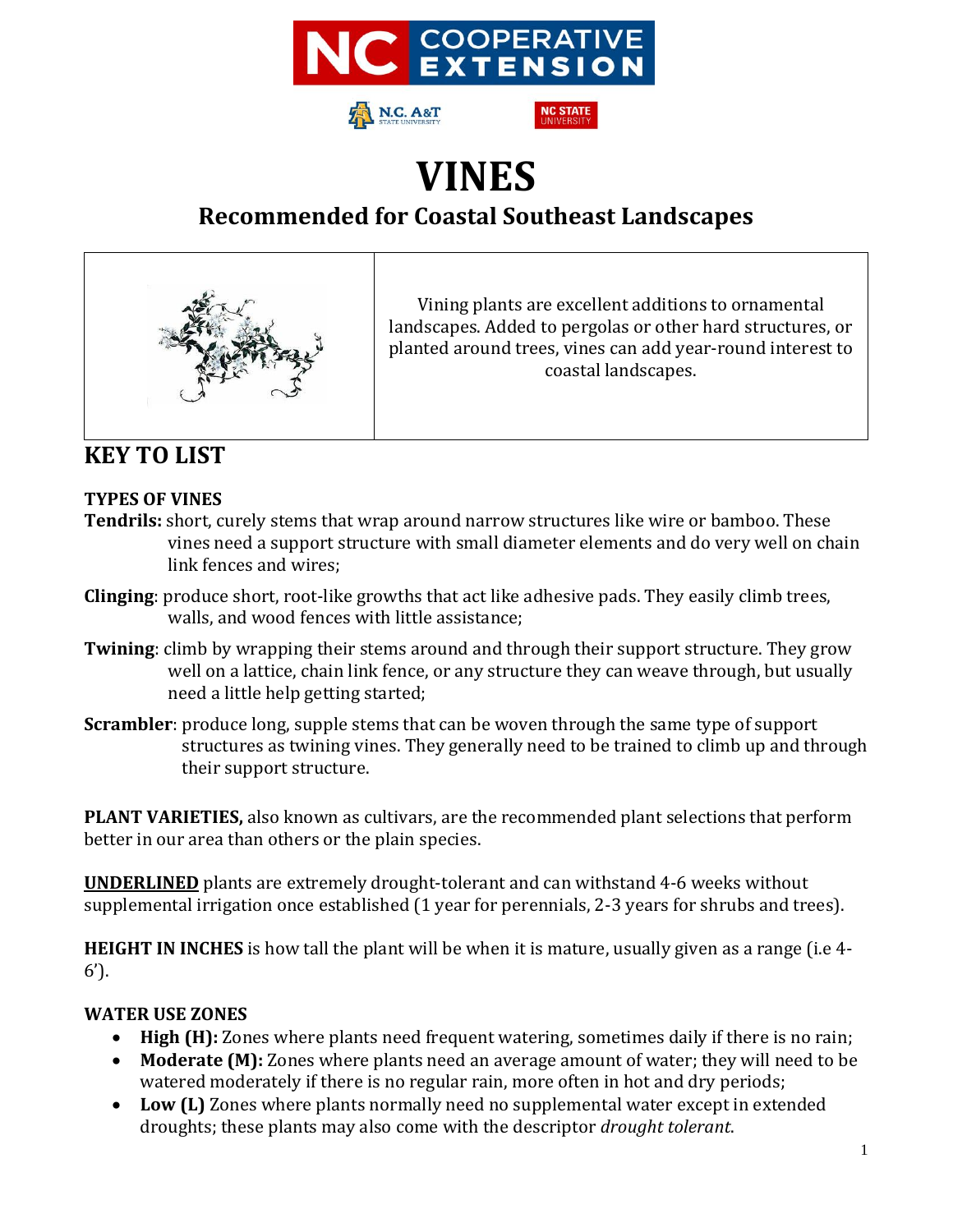**EXPOSURE** refers to the amount of sunlight a site receives as follows:

- **Full sun** indicates a site that receives at 6+ hours of direct sun each day;
- **Part sun** indicates a site that receives 4-6 hours of sunlight;
- **Part shade** indicates a site that receives 1-3 hours of direct sunlight each day;
- **Full shade** indicates a site that receives no direct sun all day.

| <b>Common Name</b>         | <b>Botanical Name</b>          | <b>Water Use</b><br><b>Zone</b> | Height (ft) | <b>Deciduous</b><br>$(D)/\text{Evergreen}(E)$ | <b>Cultivars</b>                         | <b>Exposure</b> |
|----------------------------|--------------------------------|---------------------------------|-------------|-----------------------------------------------|------------------------------------------|-----------------|
| Crossvine*                 | Bigonia capreolata             | M, L                            | $30+$       | D                                             | Tangerine beauty                         | Sun-pt. Shade   |
| Evergreen<br>clematis      | Clematis armandii              | M, L                            | 20'         | E                                             |                                          | Sun-pt. shade   |
| Large flowered<br>clematis | Clematis x hybrids             | M, L                            | 10          | D                                             | Edith;<br>Nelly Moser;<br>The President  | Sun-lt. Shade   |
| Virginia<br>creeper*       | Parthenocissus<br>quinquefolia | M, L                            | $30+$       | D                                             |                                          | Sun-Shade       |
| Boston ivy                 | Parthenocissus<br>tricuspidata | M, L                            | $30+$       | D                                             | Beverly Hall;<br>Atropurpurea;<br>Aurata | Sun-Shade       |
| Passionflower              | Passiflora incarnata           | M, L                            | $10+$       | D                                             |                                          | Sun             |

### **Vines that Climb by Tendrils**

#### **Vines that Climb by Clinging**

| <b>Common Name</b>         | <b>Botanical Name</b>          | Water Use<br>Zone | Height (in) | <b>Deciduous</b><br>$(D)/\text{Evergreen}(E)$ | <b>Cultivars</b>     | <b>Exposure</b> |
|----------------------------|--------------------------------|-------------------|-------------|-----------------------------------------------|----------------------|-----------------|
| Climbing<br>hydrangea*     | Decumbaria barbara             | H, M              | 20          | D                                             |                      | Pt. shade-shade |
| Climbing fig.              | Ficus pumila                   | H, M              | $30+$       | E                                             | Minima               | Sun-shade       |
| Japanese<br>hydrangea vine | Schizophragma<br>hydrangeoides | H, M              | $20 - 30$   | D                                             | Moonlight;<br>Roseum | Pt. shade-shade |

### **Vines that Scramble**

| <b>Common Name</b> | <b>Botanical Name</b>      | <b>Water Use</b><br>Zone | Height (in) | <b>Deciduous</b><br>$(D)/\text{Evergreen}(E)$ | <b>Cultivars</b>                | <b>Exposure</b> |
|--------------------|----------------------------|--------------------------|-------------|-----------------------------------------------|---------------------------------|-----------------|
| Climbing aster*    | Ampelaster<br>carolinianus | $H-L$                    | 10          | D                                             |                                 | Sun-lt. shade   |
| Fatshedera         | X Fatshedera lizei         | H, M                     | 8           | E                                             |                                 | Pt. shade-shade |
| Lady banks rose    | Rosa banksiae              | $H-L$                    | 20          | D                                             | Lutea                           | Sun-lt. shade   |
| Climbing rose      | <i>Rosa</i> sp.            | H, M                     | 10          | D                                             | Smiley face;<br>Winner's circle | Sun-lt. shade   |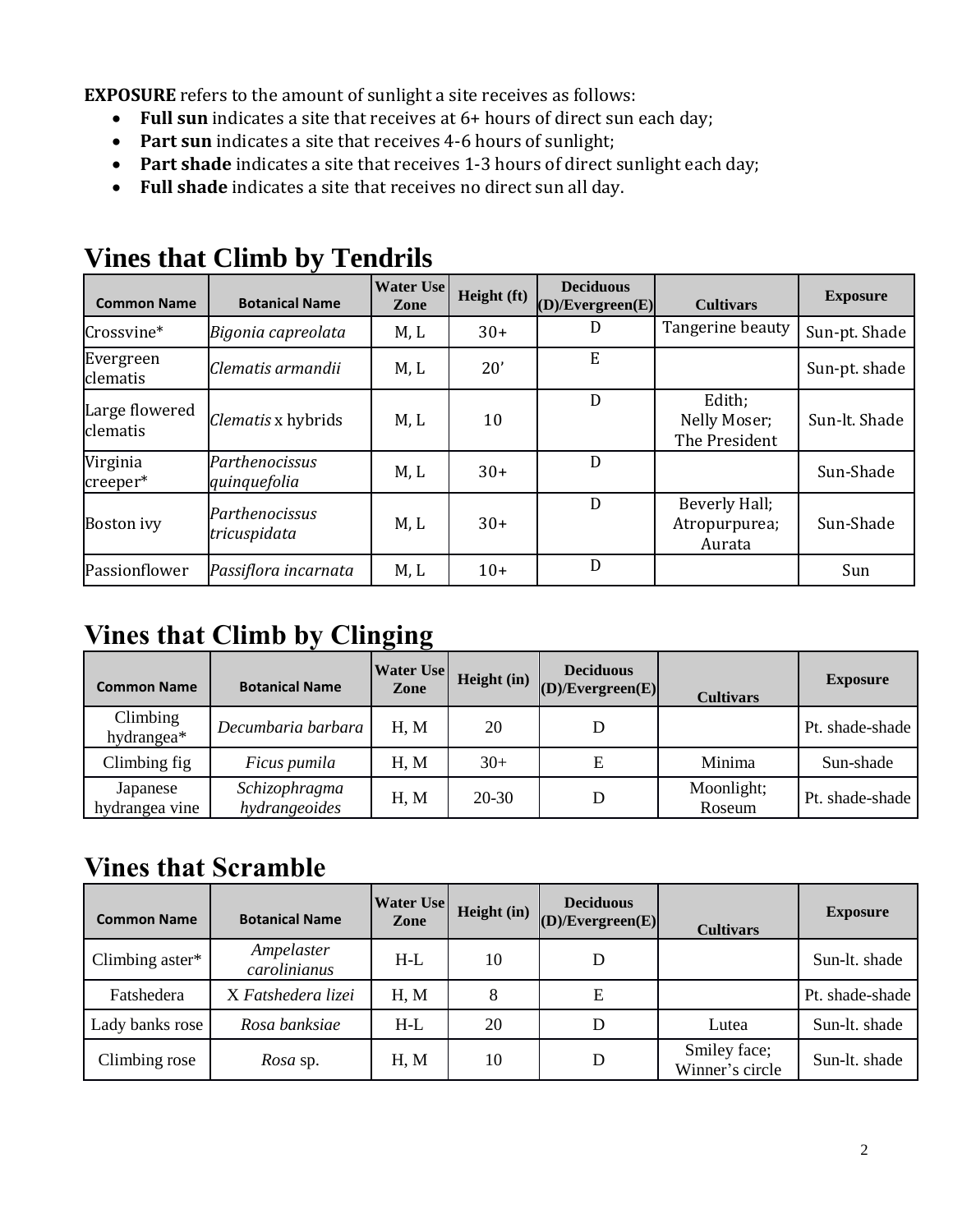| <b>Common Name</b>                | <b>Botanical Name</b>          | $\bullet$<br><b>Water Use</b><br>Zone | Height (in) | <b>Deciduous</b><br>$(D)/\text{Evergreen}(E)$ | <b>Cultivars</b>                 | <b>Exposure</b> |
|-----------------------------------|--------------------------------|---------------------------------------|-------------|-----------------------------------------------|----------------------------------|-----------------|
| Fiveleaf Akebia                   | Akebia quinata                 | $H-L$                                 | $30+$       | D                                             | Compacta;<br>Variegata;<br>Rosea | Sun-pt. shade   |
| Carolina<br>iessamine*            | Gelsemium<br>sempervirens      | $H-L$                                 | $10-20$     | E                                             |                                  | Sun-pt. shade   |
| Coral<br>honeysuckle*             | Lonicera sempervirens          | M, L                                  | $10-20$     | E                                             | Major wheeler                    | Sun-pt. shade   |
| Goldflame<br>honeysuckle          | Lonicera x heckrottii          | H, M                                  | $10-20$     | E                                             | Goldflame                        | Sun-lt. shade   |
| Evergreen<br>wisteria             | Milletia reticulata            | H, M                                  | $10+$       | E                                             |                                  | Sun             |
| Confederate<br>jasmine            | Trachelospermum<br>jasminoides | $H-L$                                 | 15'         | E                                             |                                  | Sun             |
| American<br>wisteria <sup>*</sup> | Wisteria frutescens            | M, L                                  | $20 - 30$   | D                                             | <b>Amethyst Falls</b>            | Sun             |

## **Vines that Climb by Twining**

*Prepared by Charlotte Glen, Horticultural Agent, North Carolina Cooperative Extension* **Updated, Fall 2017 by Sam Marshall, Horticultural Agent, NC Cooperative Extension Fred and Elizabeth Mina, Extension Master Gardener Volunteers**

### **Learn More with these Online Resources!**

**NC Cooperative Extension Plant Database plants.ces.ncsu.edu/**

**NC Cooperative Extension Gardening Portal for all your garden, lawn and landscape needs: gardening.ces.ncsu.edu/**